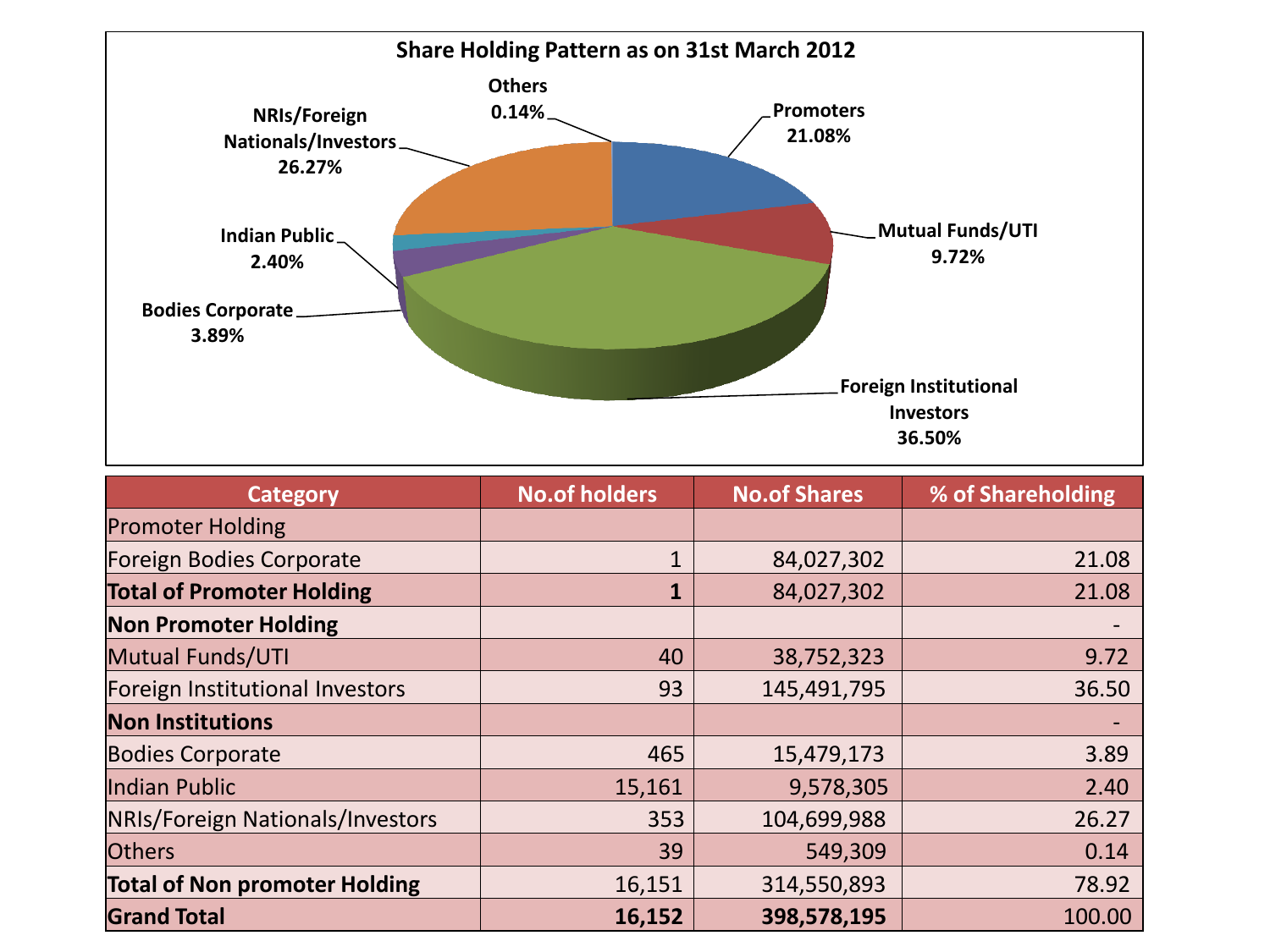| Introductory sub-table (I)(a)                                                                                  |                              |                                                                 |                                                                                                               |  |  |  |  |
|----------------------------------------------------------------------------------------------------------------|------------------------------|-----------------------------------------------------------------|---------------------------------------------------------------------------------------------------------------|--|--|--|--|
| Name of the Company:                                                                                           |                              |                                                                 |                                                                                                               |  |  |  |  |
| Scrip Code, Name of the scrip, class of security:                                                              |                              |                                                                 |                                                                                                               |  |  |  |  |
| Quarter ended: March 31, 2012                                                                                  |                              |                                                                 |                                                                                                               |  |  |  |  |
|                                                                                                                |                              |                                                                 |                                                                                                               |  |  |  |  |
| Partly paid-up shares:-                                                                                        | No. of partly paid-up shares | As a % of total no. of partly<br>paid-up shares                 | As a % of total no. of shares of<br>the company                                                               |  |  |  |  |
| Held by promoter/promoter group                                                                                |                              | 0                                                               | 0<br>0                                                                                                        |  |  |  |  |
| Held by public                                                                                                 |                              | $\Omega$                                                        | $\Omega$<br>$\overline{0}$                                                                                    |  |  |  |  |
| <b>Total</b>                                                                                                   |                              | $\mathbf{0}$                                                    | $\Omega$<br>$\overline{0}$                                                                                    |  |  |  |  |
|                                                                                                                |                              |                                                                 |                                                                                                               |  |  |  |  |
| Outstanding convertible securities:- No. of outstanding securities                                             |                              | As a % of total no. of<br>outstanding convertible<br>securities | As a % of total no. of shares of<br>the company, assuming full<br>conversion of the convertible<br>securities |  |  |  |  |
|                                                                                                                |                              |                                                                 |                                                                                                               |  |  |  |  |
| Held by promoter/promoter group<br>Held by public                                                              |                              | 0<br>$\Omega$                                                   | 0<br>0<br>$\overline{0}$<br>$\Omega$                                                                          |  |  |  |  |
|                                                                                                                |                              |                                                                 |                                                                                                               |  |  |  |  |
| <b>Total</b>                                                                                                   |                              | $\mathbf{0}$                                                    | $\overline{0}$<br>$\mathbf 0$                                                                                 |  |  |  |  |
| <b>Warrants:-</b>                                                                                              | No. of warrants              | As a % of total no.<br>of warrants                              | As a % of total no. of shares of<br>the company, assuming full<br>conversion of warrants                      |  |  |  |  |
| Held by promoter/promoter group                                                                                |                              | $\overline{0}$                                                  | 0<br>0                                                                                                        |  |  |  |  |
| Held by public                                                                                                 |                              | 0                                                               | $\Omega$<br>$\overline{0}$                                                                                    |  |  |  |  |
| <b>Total</b>                                                                                                   |                              | $\mathbf{0}$                                                    | $\overline{0}$<br>$\Omega$                                                                                    |  |  |  |  |
| Total paid-up capital of the<br>company, assuming full<br>conversion of warrants and<br>convertible securities | 398578195                    |                                                                 |                                                                                                               |  |  |  |  |
|                                                                                                                |                              |                                                                 | 0<br>0                                                                                                        |  |  |  |  |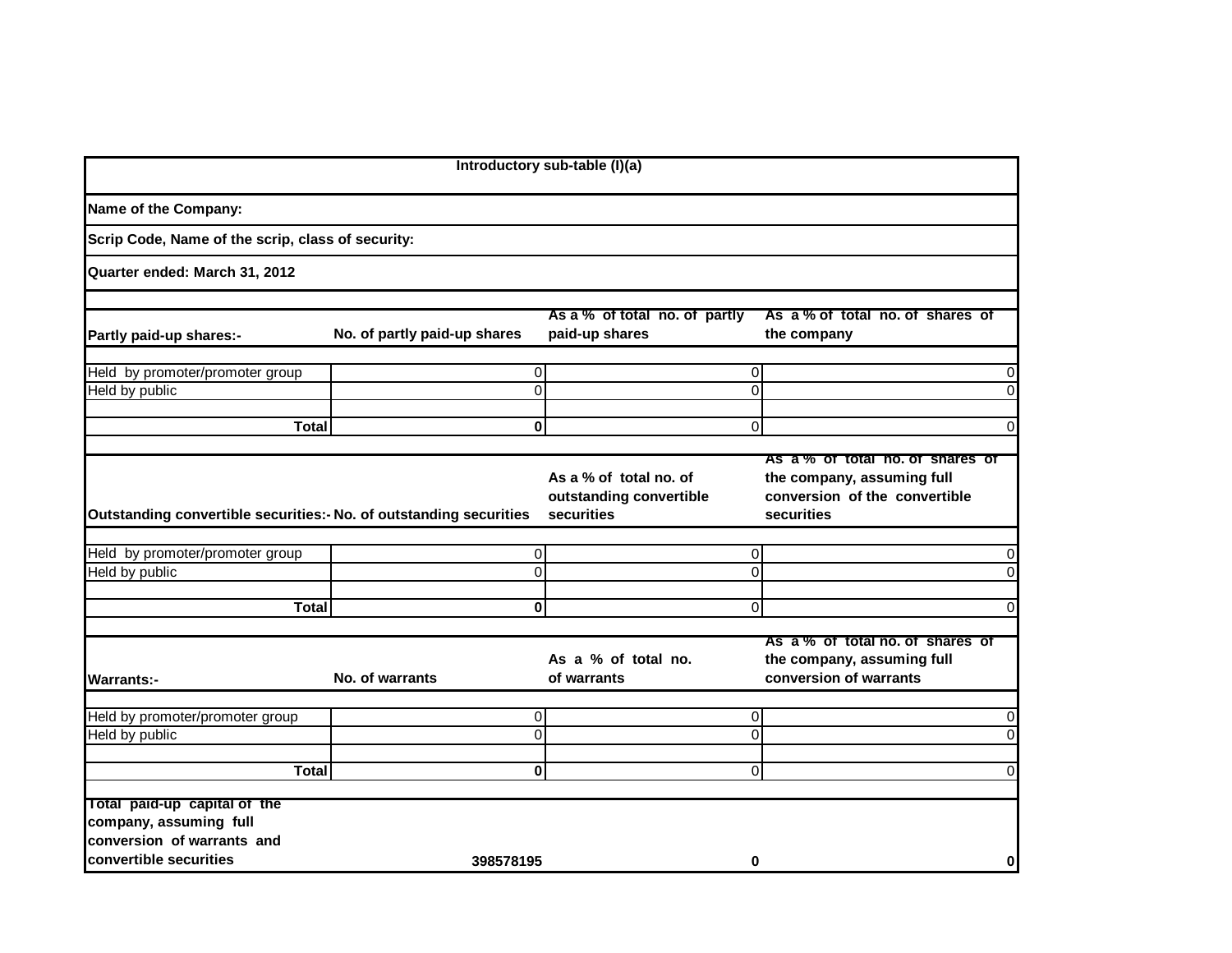|                      |                                                                                    |                                  |                                     | <b>Statement Showing Shareholding Pattern</b>                |                                                                    |                                    |                                                  |                          |
|----------------------|------------------------------------------------------------------------------------|----------------------------------|-------------------------------------|--------------------------------------------------------------|--------------------------------------------------------------------|------------------------------------|--------------------------------------------------|--------------------------|
|                      |                                                                                    |                                  |                                     | Table $(I)(a)$                                               |                                                                    |                                    |                                                  |                          |
| Catego<br>ry<br>code | <b>Category</b> of<br><b>Shareholder</b>                                           | Number of<br><b>Shareholders</b> | <b>Total</b><br>number<br>of shares | <b>Number of shares</b><br>held in<br>dematerialized<br>form | Total shareholding as a<br>percentage of total number of<br>shares |                                    | <b>Shares Pledged or otherwise</b><br>encumbered |                          |
|                      |                                                                                    |                                  |                                     |                                                              | As a<br>percentage<br>$of(A+B)^1$                                  | As a<br>percentage of<br>$(A+B+C)$ | Number of<br>shares                              | As a percentage          |
| (I)                  | (II)                                                                               | (III)                            | (IV)                                | (V)                                                          | (VI)                                                               | (VII)                              | (VIII)                                           | $(IX) = (VIII)/(IV)*100$ |
| (A)                  | <b>Shareholding of Promoter and Promoter</b>                                       |                                  |                                     |                                                              |                                                                    |                                    |                                                  |                          |
| 1                    | Indian                                                                             |                                  |                                     |                                                              |                                                                    |                                    |                                                  |                          |
| (a)                  | Individuals/ Hindu Undivided Family                                                | $\overline{0}$                   | $\Omega$                            | $\boldsymbol{0}$                                             | 0.00                                                               | 0.00                               | $\overline{0}$                                   | 0.00                     |
| (b)                  | Central Government/ State Government(s)                                            | $\overline{0}$                   | $\overline{0}$                      | $\overline{0}$                                               | 0.00                                                               | 0.00                               | $\overline{0}$                                   | 0.00                     |
| (c)                  | <b>Bodies Corporate</b>                                                            | $\overline{0}$                   | $\mathbf{0}$                        | $\overline{0}$                                               | 0.00                                                               | 0.00                               | $\overline{0}$                                   | 0.00                     |
| (d)                  | Financial Institutions/ Banks                                                      | $\theta$                         | $\Omega$                            | $\Omega$                                                     | 0.00                                                               | 0.00                               | $\overline{0}$                                   | 0.00                     |
| (e)                  | Any Others(Specify)                                                                | $\overline{0}$                   | $\Omega$                            | $\overline{0}$                                               | 0.00                                                               | 0.00                               | $\overline{0}$                                   | 0.00                     |
|                      | Sub Total $(A)(1)$                                                                 | $\overline{\mathbf{0}}$          | $\mathbf{0}$                        | $\bf{0}$                                                     | 0.00                                                               | 0.00                               | $\mathbf{0}$                                     | $\overline{0.00}$        |
|                      |                                                                                    |                                  |                                     |                                                              |                                                                    |                                    |                                                  |                          |
| $\overline{2}$       | Foreign                                                                            |                                  |                                     |                                                              |                                                                    |                                    |                                                  |                          |
| a                    | Individuals (Non-Residents Individuals/<br>Foreign Individuals)                    | $\overline{0}$                   | $\Omega$                            | 0                                                            | 0.00                                                               | 0.00                               | $\overline{0}$                                   | 0.00                     |
| $\mathbf b$          | <b>Bodies Corporate</b>                                                            |                                  | 84027302                            | 84027302                                                     | 21.08                                                              | 21.08                              | $\overline{0}$                                   | 0.00                     |
| $\mathbf{C}$         | Institutions                                                                       | $\overline{0}$                   | $\Omega$                            | $\boldsymbol{0}$                                             | 0.00                                                               | 0.00                               | $\overline{0}$                                   | 0.00                     |
| $\mathbf d$          | Any Others(Specify)                                                                | $\overline{0}$                   |                                     | $\Omega$                                                     | 0.00                                                               | 0.00                               | $\overline{0}$                                   | 0.00                     |
|                      | Sub Total $(A)(2)$                                                                 | $\mathbf{1}$                     | 84027302                            | 84027302                                                     | 21.08                                                              | 21.08                              | $\mathbf{0}$                                     | $\overline{0.00}$        |
|                      | <b>Total Shareholding of Promoter</b><br>and<br>Promoter Group $(A)=(A)(1)+(A)(2)$ | 1                                | 84027302                            | 84027302                                                     | 21.08                                                              | 21.08                              | $\bf{0}$                                         | 0.00                     |
| (B)                  | <b>Public shareholding</b>                                                         |                                  |                                     |                                                              |                                                                    |                                    |                                                  |                          |
| 1                    | <b>Institutions</b>                                                                |                                  |                                     |                                                              |                                                                    |                                    |                                                  |                          |
| (a)                  | Mutual Funds/ UTI                                                                  | 40                               | 38752323                            | 38752323                                                     | 9.72                                                               | 9.72                               | $\overline{0}$                                   | 0.00                     |
| (b)                  | Financial Institutions Banks                                                       | $\overline{0}$                   | $\theta$                            | $\mathbf{0}$                                                 | 0.00                                                               | 0.00                               | $\boldsymbol{0}$                                 | 0.00                     |
| (c)                  | Central Government/ State Government(s)                                            | $\overline{0}$                   | $\Omega$                            | $\overline{0}$                                               | $\overline{0.00}$                                                  | 0.00                               | $\overline{0}$                                   | $\overline{0.00}$        |
| (d)                  | Venture Capital Funds                                                              | $\overline{0}$                   | $\Omega$                            | $\theta$                                                     | $\overline{0.00}$                                                  | 0.00                               | $\overline{0}$                                   | 0.00                     |
| (e)                  | <b>Insurance Companies</b>                                                         | $\overline{0}$                   | $\Omega$                            | $\Omega$                                                     | 0.00                                                               | 0.00                               | $\overline{0}$                                   | 0.00                     |
| (f)                  | Foreign Institutional Investors                                                    | 93                               | 145491795                           | 145491795                                                    | 36.50                                                              | 36.50                              | $\overline{0}$                                   | 0.00                     |
| (g)                  | Foreign Venture Capital Investors                                                  | $\overline{0}$                   | $\Omega$                            | $\theta$                                                     | 0.00                                                               | 0.00                               | $\overline{0}$                                   | $\overline{0.00}$        |
| (h)                  | Any Other (specify)                                                                | $\overline{0}$                   | $\Omega$                            | $\Omega$                                                     | 0.00                                                               | 0.00                               | $\overline{0}$                                   | 0.00                     |
|                      | Sub-Total $(B)(1)$                                                                 | 133                              | 184244118                           | 184244118                                                    | 46.23                                                              | 46.23                              | $\Omega$                                         | $\overline{0.00}$        |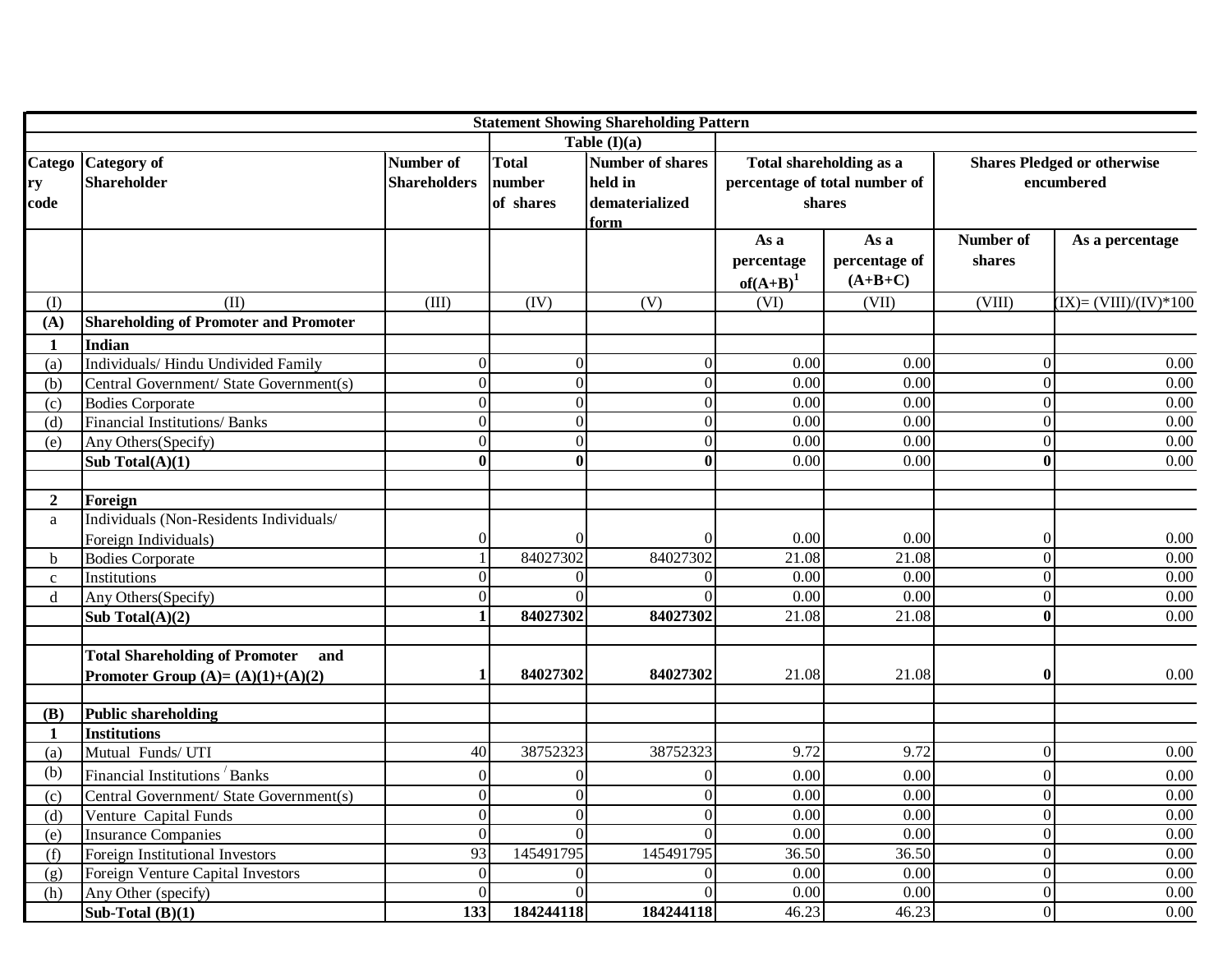| B <sub>2</sub> | <b>Non-institutions</b>                         |                |           |           |        |        |                |                  |
|----------------|-------------------------------------------------|----------------|-----------|-----------|--------|--------|----------------|------------------|
| (a)            | <b>Bodies Corporate</b>                         | 465            | 15479173  | 15479173  | 3.88   | 3.88   | $\Omega$       | 0.00             |
| (b)            | Individuals                                     |                |           |           |        |        |                |                  |
|                | Individuals -i. Individual shareholders holding |                |           |           |        |        |                |                  |
|                | nominal share capital up to Rs 1 lakh           |                |           |           |        |        |                |                  |
| $\mathbf I$    |                                                 | 14665          | 7466755   | 7416360   | 1.87   | 1.87   | $\Omega$       | 0.00             |
| $\mathbf{I}$   | ii. Individual shareholders holding nominal     |                |           |           |        |        |                |                  |
|                | share capital in excess of Rs. 1 lakh.          | $\tau$         | 1010730   | 1010730   | 0.25   | 0.25   | $\Omega$       | $0.00\,$         |
| (c)            | Any Other (specify)                             |                |           |           |        |        |                |                  |
|                | <b>Clearing Member</b>                          | 32             | 536995    | 536995    | 0.13   | 0.13   | $\Omega$       | 0.00             |
|                | Directors and their relatives                   | $\overline{9}$ | 1147549   | 1147499   | 0.29   | 0.29   | $\Omega$       | 0.00             |
|                | <b>Foreign Corporate Bodies</b>                 | $\overline{2}$ | 102245940 | 7950000   | 25.65  | 25.65  | $\overline{0}$ | 0.00             |
|                | <b>Foreign Nationals</b>                        | $\overline{7}$ | 152250    | 151000    | 0.04   | 0.04   | $\Omega$       | 0.00             |
|                | <b>Hindu Undivided Families</b>                 | 482            | 623217    | 623217    | 0.16   | 0.16   | $\Omega$       | 0.00             |
|                | Non Resident Indians                            | 342            | 1631852   | 1564227   | 0.41   | 0.41   | $\Omega$       | 0.00             |
|                | <b>Trusts</b>                                   |                | 12314     | 3619      | 0.00   | 0.00   | $\overline{0}$ | 0.00             |
|                | Sub-Total $(B)(2)$                              | 16018          | 130306775 | 35882820  | 32.69  | 32.69  | $\Omega$       | 0.00             |
|                |                                                 |                |           |           |        |        |                |                  |
| (B)            | <b>Total</b><br><b>Public Shareholding (B)=</b> |                |           |           |        |        |                |                  |
|                | $(B)(1)+(B)(2)$                                 | 16151          | 314550893 | 220126938 | 78.92  | 78.92  | $\Omega$       | $0.00\,$         |
|                |                                                 |                |           |           |        |        |                |                  |
|                | <b>TOTAL</b> $(A)+(B)$                          | 16152          | 398578195 | 304154240 | 100.00 | 100.00 | $\bf{0}$       | 0.00             |
|                |                                                 |                |           |           |        |        |                |                  |
| (C)            | Shares held by Custodians and against           |                |           |           |        |        |                |                  |
|                | which Depository Receipts have been issued      |                |           |           |        |        |                |                  |
|                |                                                 |                |           |           |        |        |                |                  |
|                | Promoter and Promoter Group                     | $\Omega$       | $\Omega$  | $\Omega$  | 0.00   | 0.00   | $\overline{0}$ | 0.00             |
| 2              | Public                                          | $\Omega$       | $\Omega$  | 0         | 0.00   | 0.00   | $\overline{0}$ | $\boldsymbol{0}$ |
|                | Sub-Total $(C)$                                 | $\mathbf{0}$   |           | 0         | 0.00   | 0.00   | $\bf{0}$       | $\mathbf{0}$     |
|                |                                                 |                |           |           |        |        |                |                  |
|                | <b>GRAND TOTAL</b> $(A)+(B)+(C)$                | 16152          | 398578195 | 304154240 | 100.00 | 100.00 | $\bf{0}$       | 0.00             |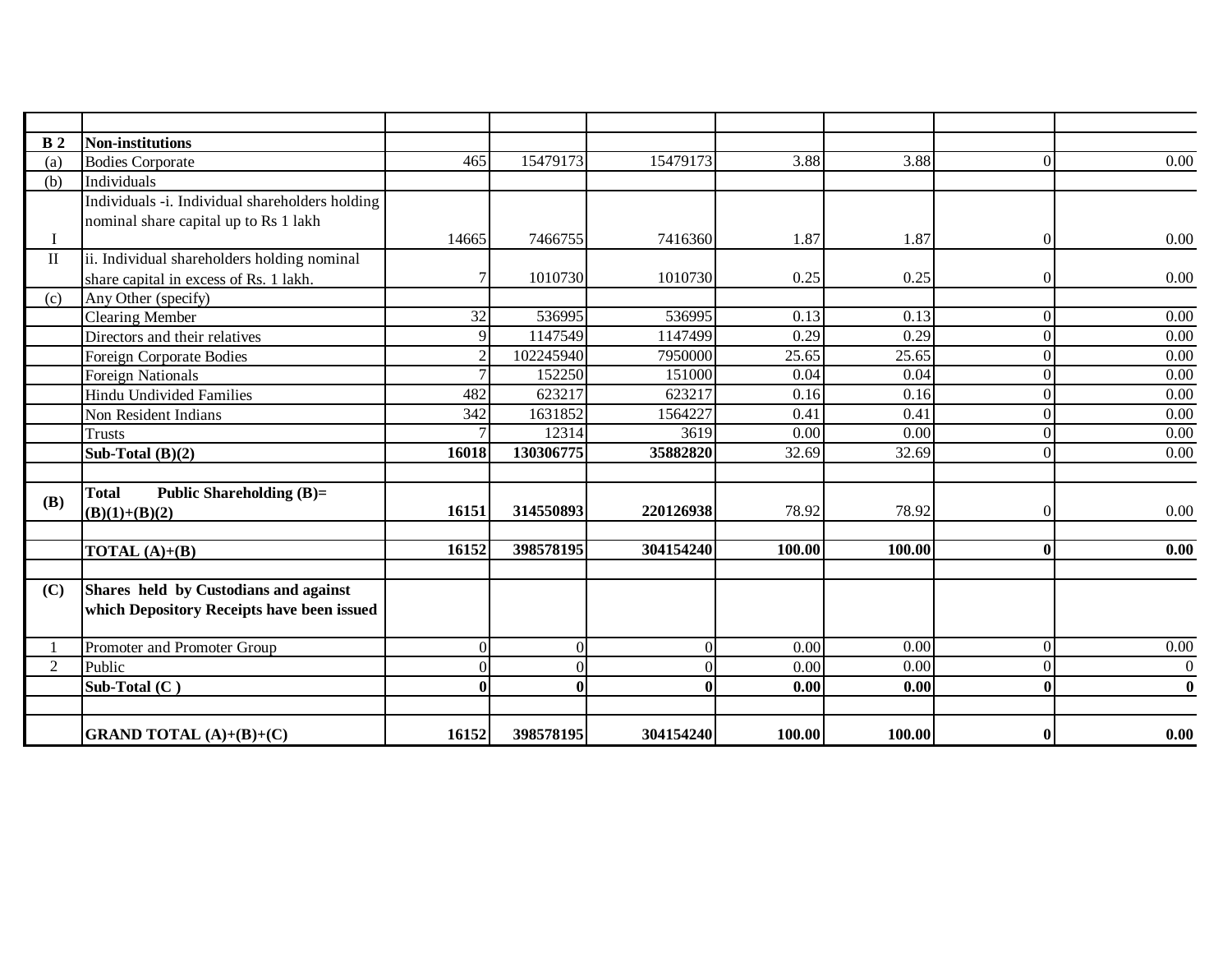|     | (I)(b) Statement showing holding of securities (including shares, warrants, convertible securities) of persons belonging to the   |             |                               |          |                              |               |                            |        |                                |                   |                         |
|-----|-----------------------------------------------------------------------------------------------------------------------------------|-------------|-------------------------------|----------|------------------------------|---------------|----------------------------|--------|--------------------------------|-------------------|-------------------------|
|     | category "Promoter and Promoter Group"                                                                                            |             |                               |          |                              |               |                            |        |                                |                   |                         |
|     |                                                                                                                                   |             |                               |          |                              |               |                            |        |                                |                   |                         |
| Sr. | Name of the shareholder                                                                                                           |             | <b>Details of Shares held</b> |          | <b>Encumbered shares</b> (*) |               | <b>Details of warrants</b> |        |                                | <b>Details of</b> | <b>Total shares</b>     |
|     |                                                                                                                                   |             |                               |          |                              |               |                            |        | convertible                    |                   | (including underlying   |
|     |                                                                                                                                   |             |                               |          |                              |               |                            |        |                                | securities        | shares assuming full    |
|     |                                                                                                                                   |             |                               |          |                              |               |                            |        |                                |                   | conversion of           |
|     |                                                                                                                                   |             |                               |          |                              |               |                            |        |                                |                   | warrants and            |
|     |                                                                                                                                   |             |                               |          |                              |               |                            |        |                                |                   | convertible securities) |
|     |                                                                                                                                   |             |                               |          |                              |               |                            |        |                                |                   | as a % of diluted       |
|     |                                                                                                                                   |             |                               |          |                              |               |                            |        |                                |                   | share capital           |
|     |                                                                                                                                   | Number of   | As a $%$ of                   | No.      | As a percentage              | As a % of     | <b>Number</b>              | As a % | <b>Number</b>                  | As a $%$          |                         |
|     |                                                                                                                                   | shares held | grand total                   |          |                              | grand total   | of                         | total  | of                             | total             |                         |
|     |                                                                                                                                   |             | $(A) + (B) + (C)$             |          |                              | $(A)+(B)+(C)$ | warrant                    | number | converti                       | number            |                         |
|     |                                                                                                                                   |             |                               |          |                              | of sub-clause | S                          | of     | ble                            | of                |                         |
|     |                                                                                                                                   |             |                               |          |                              | (I)(a)        | held                       |        | warrant   securitie   converti |                   |                         |
|     |                                                                                                                                   |             |                               |          |                              |               |                            | S      | S                              | ble               |                         |
|     |                                                                                                                                   |             |                               |          |                              |               |                            | of the | held                           | securitie         |                         |
|     |                                                                                                                                   |             |                               |          |                              |               |                            | same   |                                | S                 |                         |
|     |                                                                                                                                   |             |                               |          |                              |               |                            | class  |                                | of the            |                         |
| No. |                                                                                                                                   |             |                               |          |                              |               |                            |        |                                | same<br>class     |                         |
| (1) | (II)                                                                                                                              | (III)       | (IV)                          | (V)      | $(VI) = (V)/(III)*100$       | (VII)         | (VIII)                     | (IX)   | (X)                            | (XI)              | (XII)                   |
|     | Redington (Mauritius) Limited                                                                                                     | 84027302    | 21.08                         | $\Omega$ | 0.00                         | 0.00          | $\Omega$                   | 0.00   | $\Omega$                       | 0.00              | 21.08                   |
|     |                                                                                                                                   |             |                               |          |                              |               |                            |        |                                |                   |                         |
|     | <b>TOTAL</b><br>21.08<br>$\bf{0}$<br>$\bf{0}$<br>$\boldsymbol{0}$<br>84027302<br>0.00<br>$\bf{0}$<br>21.08<br>0.00<br>$\mathbf 0$ |             |                               |          |                              |               |                            |        |                                |                   |                         |
|     | (*) The term "encumbrance" has the same meaning as assigned to it in regulation 28(3) of the SAST Regulations, 2011               |             |                               |          |                              |               |                            |        |                                |                   |                         |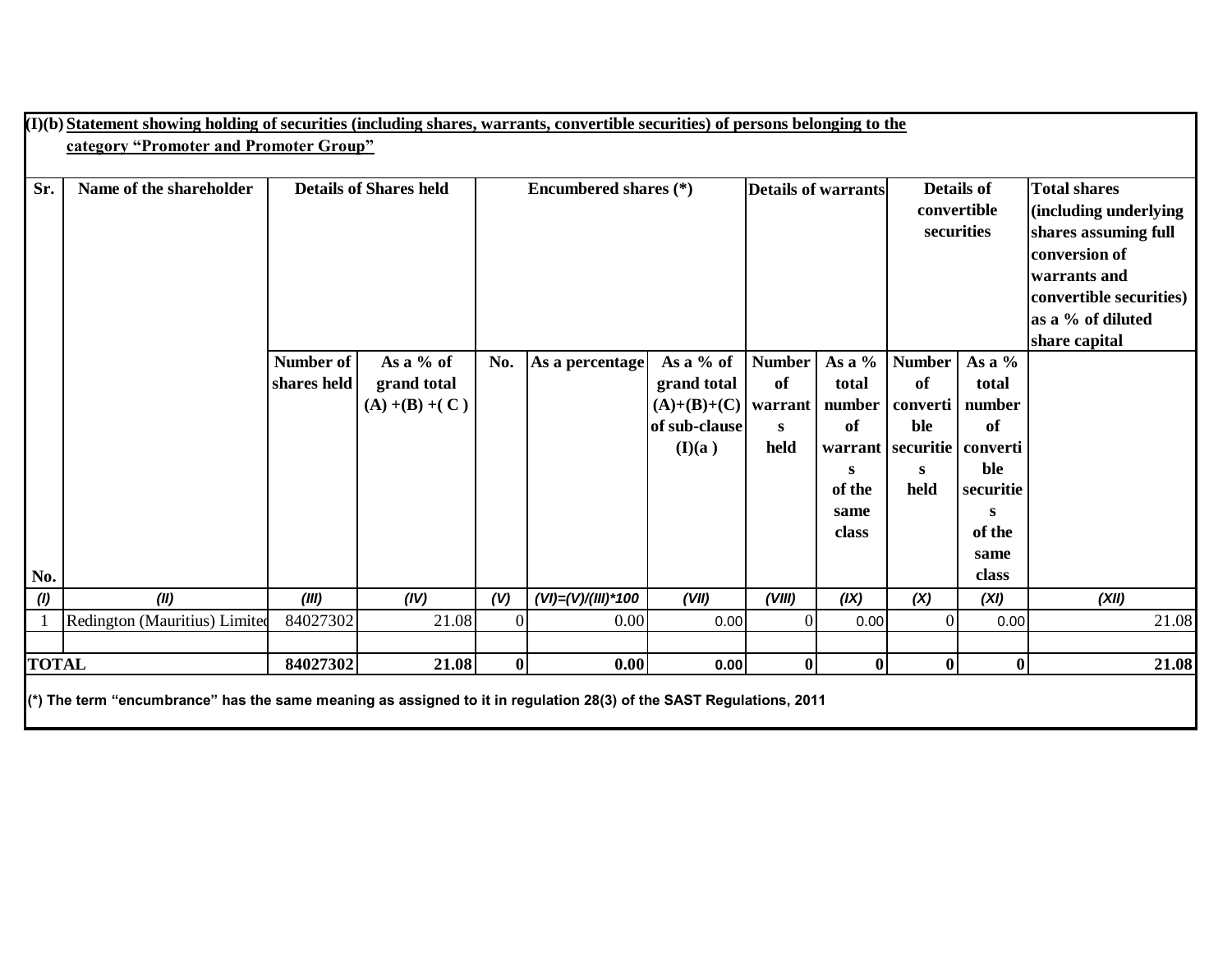|              | $(I)(c)(i)$ Statement showing holding of securities (including shares, warrants, convertible securities) of persons belonging to the |                  |                                      |               |                            |               |                               |                                  |  |  |
|--------------|--------------------------------------------------------------------------------------------------------------------------------------|------------------|--------------------------------------|---------------|----------------------------|---------------|-------------------------------|----------------------------------|--|--|
|              | category "Public" and holding more than 1% of the total number of shares                                                             |                  |                                      |               |                            |               |                               |                                  |  |  |
|              |                                                                                                                                      |                  |                                      |               |                            |               |                               |                                  |  |  |
| Sr. No.      | Name of the shareholder                                                                                                              | <b>Number of</b> | Shares as a                          |               | <b>Details of warrants</b> |               | <b>Details of convertible</b> | <b>Total shares</b>              |  |  |
|              |                                                                                                                                      | shares held      | percentage of                        |               |                            |               | securities                    | <i>(including)</i>               |  |  |
|              |                                                                                                                                      |                  | total number                         |               |                            |               |                               | underlying shares                |  |  |
|              |                                                                                                                                      |                  | of shares {i.e.,                     |               |                            |               |                               | assuming full                    |  |  |
|              |                                                                                                                                      |                  | <b>Grand Total</b>                   |               |                            |               |                               | conversion of                    |  |  |
|              |                                                                                                                                      |                  | $(A)+(B)+(C)$                        | <b>Number</b> | As a %                     | <b>Number</b> | $%$ w.r.t                     | warrants and                     |  |  |
|              |                                                                                                                                      |                  | indicated in                         | <b>of</b>     | total                      | <b>of</b>     | total                         | convertible                      |  |  |
|              |                                                                                                                                      |                  | <b>Statement at</b><br>para $(I)(a)$ | warrant       | number of convertib        |               | number of                     | securities)<br>as a % of diluted |  |  |
|              |                                                                                                                                      |                  | above}                               | $\bf{s}$      | warrants                   | <b>le</b>     | convertible                   | share                            |  |  |
|              |                                                                                                                                      |                  |                                      | held          | <sub>of</sub>              | securities    | securities                    | capital                          |  |  |
|              |                                                                                                                                      |                  |                                      |               | the same                   | held          | of                            |                                  |  |  |
|              |                                                                                                                                      |                  |                                      |               | class                      |               | the same                      |                                  |  |  |
|              |                                                                                                                                      |                  |                                      |               |                            |               | class                         |                                  |  |  |
|              |                                                                                                                                      |                  |                                      |               |                            |               |                               |                                  |  |  |
|              | 1 Synnex (Mauritius) Ltd                                                                                                             | 94,295,940       | 23.66                                | $\Omega$      | 0.00                       | $\Omega$      | 0.00                          | 23.66                            |  |  |
|              | 2 Standard Chartered Private Equity (Mauritius) Limited                                                                              | 47,686,500       | 11.96                                | $\theta$      | 0.00                       |               | 0.00                          | 11.96                            |  |  |
|              | 3 SLOANE Robinson LLP A/c                                                                                                            | 18,676,371       | 4.69                                 | $\Omega$      | 0.00                       |               | 0.00                          | 4.69                             |  |  |
|              | 4 SBI Mutual Fund                                                                                                                    | 17,830,381       | 4.47                                 | $\Omega$      | 0.00                       |               | 0.00                          | 4.47                             |  |  |
|              | 5 India Capital Fund Limited                                                                                                         | 11,940,978       | 3.00                                 | $\theta$      | 0.00                       |               | 0.00                          | 3.00                             |  |  |
|              | 6 Morgan Stanley                                                                                                                     | 11,050,955       | 2.77                                 | $\theta$      | 0.00                       |               | 0.00                          | 2.77                             |  |  |
|              | 7 Goldman Sachs Investment                                                                                                           | 9,816,750        | 2.46                                 | $\Omega$      | 0.00                       |               | 0.00                          | 2.46                             |  |  |
|              | 8 ICICI Prudential Life Insurance Company                                                                                            | 9,186,801        | 2.30                                 |               | 0.00                       |               | 0.00                          | 2.30                             |  |  |
|              | 9 Pinebridge Investments                                                                                                             | 8,833,150        | 2.22                                 | $\Omega$      | 0.00                       |               | 0.00                          | 2.22                             |  |  |
|              | 10 <b>IDFC</b> Premier equity Fund                                                                                                   | 6,214,674        | 1.56                                 | $\Omega$      | 0.00                       |               | 0.00                          | 1.56                             |  |  |
|              | 11 DNB Fund                                                                                                                          | 6,010,000        | 1.51                                 |               | 0.00                       |               | 0.00                          | 1.51                             |  |  |
|              | 12 DSP Blackrock                                                                                                                     | 5,863,423        | 1.47                                 | $\theta$      | 0.00                       |               | 0.00                          | 1.47                             |  |  |
|              | 13 First State Investments Intl. Ltd                                                                                                 | 5,707,879        | 1.43                                 | $\Omega$      | 0.00                       |               | 0.00                          | 1.43                             |  |  |
|              | 14 Franklin Templeton Fund                                                                                                           | 5,658,426        | 1.42                                 | $\Omega$      | 0.00                       |               | 0.00                          | 1.42                             |  |  |
| <b>TOTAL</b> |                                                                                                                                      | 258,772,228      | 64.92                                | $\bf{0}$      | 0.00                       | $\mathbf{0}$  | 0.00                          | 64.92                            |  |  |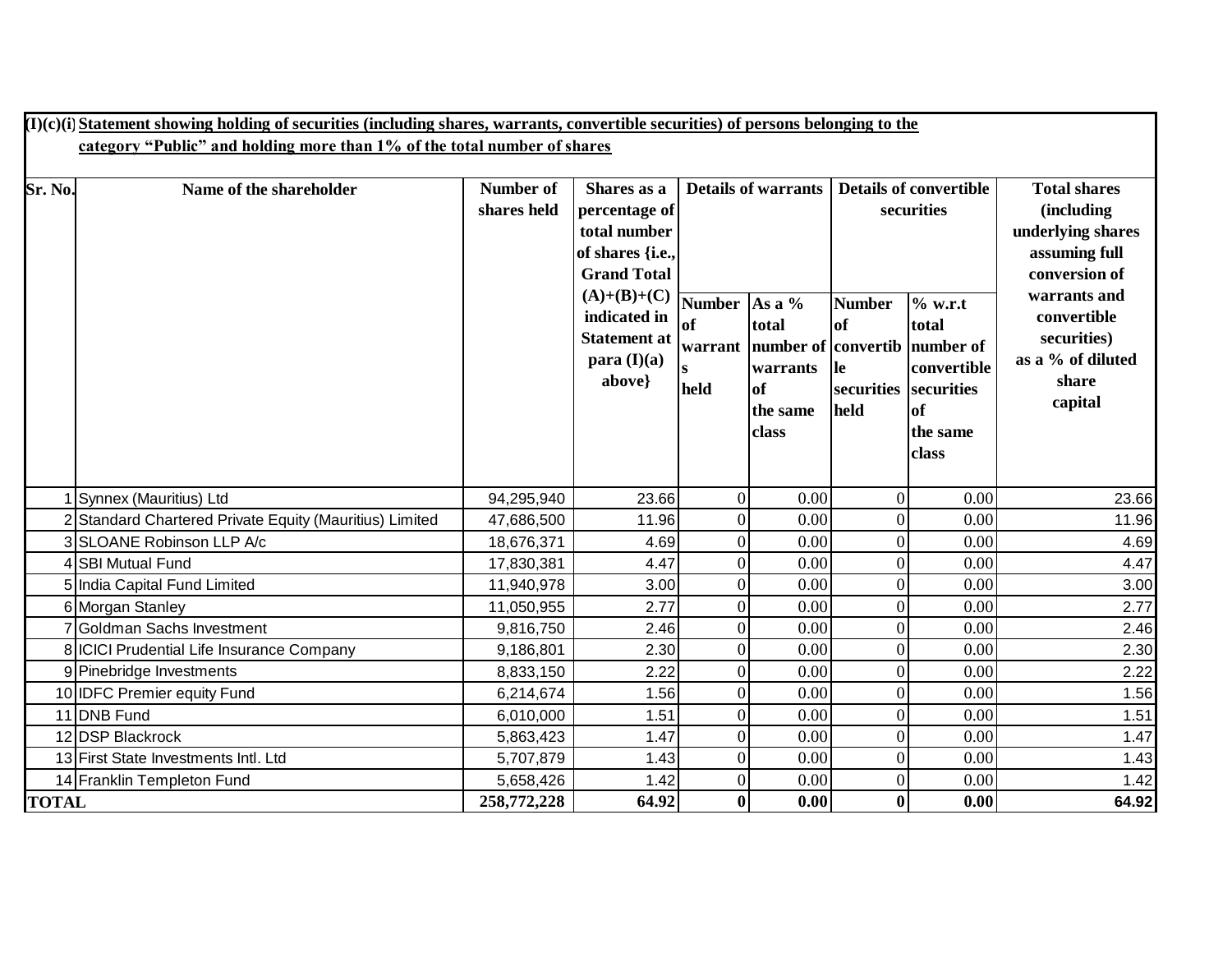|              | $(I)(c)(ii)$ Statement showing holding of securities (including shares, warrants, convertible securities) of persons (together with<br>PAC) belonging to the category "Public" and holding more than 5% of the total number of shares of the company |                            |                                                                                           |                                     |                                                                               |                                             |                                                                                      |                                                                                                     |
|--------------|------------------------------------------------------------------------------------------------------------------------------------------------------------------------------------------------------------------------------------------------------|----------------------------|-------------------------------------------------------------------------------------------|-------------------------------------|-------------------------------------------------------------------------------|---------------------------------------------|--------------------------------------------------------------------------------------|-----------------------------------------------------------------------------------------------------|
| Sr. No.      | Name(s) of the<br>shareholder(s) and<br>the Persons Acting in<br><b>Concert (PAC) with</b><br>them                                                                                                                                                   | <b>Number</b><br>of shares | Shares as a<br>percentage of<br>total number of<br>shares<br>{i.e., Grand<br><b>Total</b> | <b>Details of warrants</b>          |                                                                               | <b>Details of convertible</b><br>securities |                                                                                      | <b>Total shares</b><br><i>(including)</i><br>underlying<br>shares<br>assuming full<br>conversion of |
|              |                                                                                                                                                                                                                                                      |                            | $(A)+(B)+(C)$<br>indicated in<br><b>Statement at</b><br>para $(I)(a)$<br>above}           | <b>Number</b><br>of<br>warrant<br>S | As a $%$<br>total<br>number of<br>warrants of securities<br>the<br>same class | Number of<br>convertibl<br>e<br>held        | $%$ w.r.t<br>total<br>number of<br>convertible<br>securities<br>of the same<br>class | warrants and<br>convertible<br>securities) as a<br>% of diluted<br>share capital                    |
|              | Synnex (Mauritius) Ltd                                                                                                                                                                                                                               | 94,295,940                 | 23.66                                                                                     | $\Omega$                            | 0.00                                                                          |                                             | 0.00                                                                                 | 23.66                                                                                               |
|              | 2 Standard Chartered Private Equity (Mauritius) Limited                                                                                                                                                                                              | 47,686,500                 | 11.96                                                                                     |                                     | 0.00                                                                          |                                             | 0.00                                                                                 | 11.96                                                                                               |
| <b>TOTAL</b> |                                                                                                                                                                                                                                                      | 141,982,440                | 35.62                                                                                     | $\mathbf{0}$                        | 0.00                                                                          |                                             | 0.00                                                                                 | 35.62                                                                                               |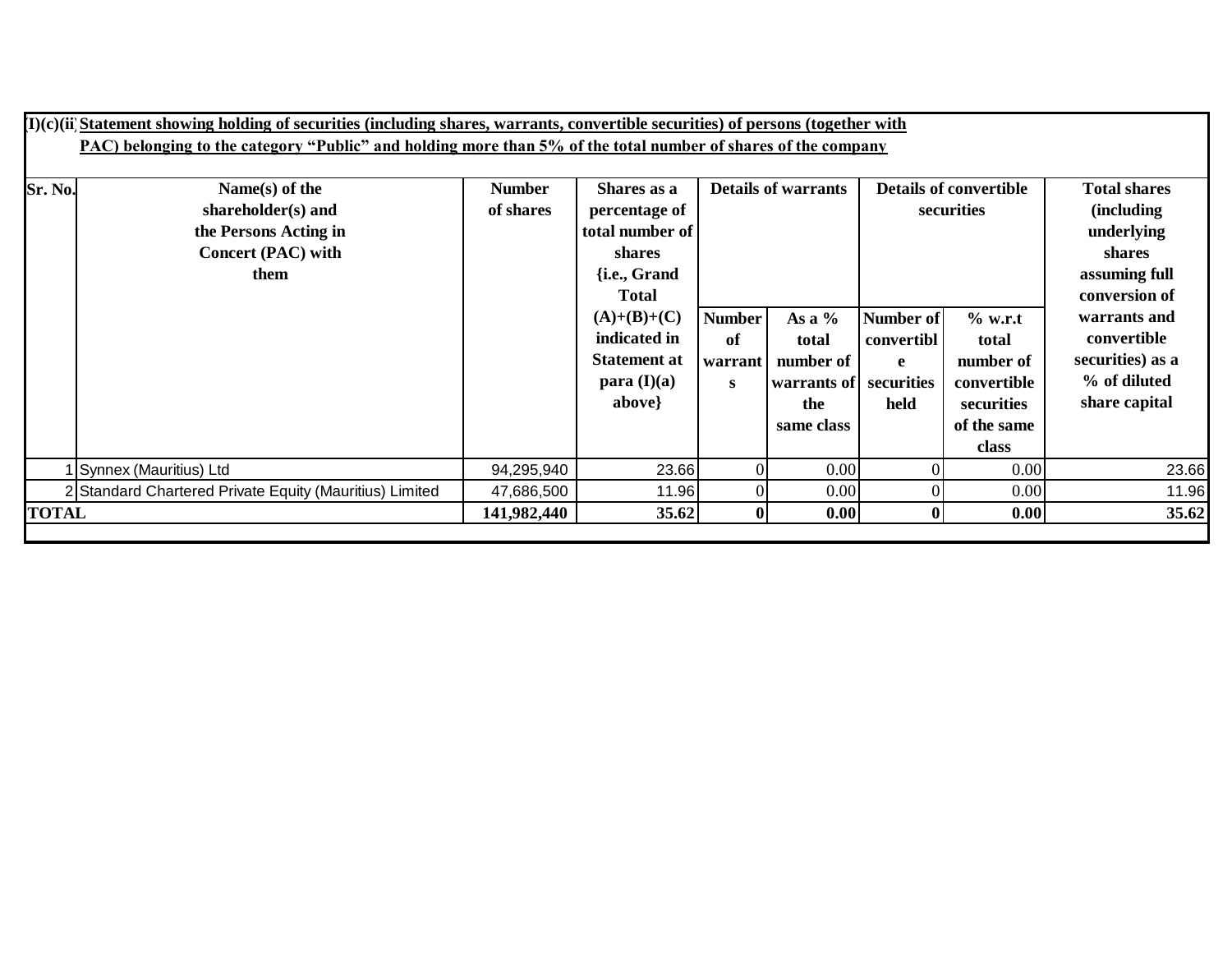| $(\mathbf{II})(\mathbf{a})$ |                                                                       | <b>Statement showing details of Depository Receipts (DRs)</b> |                         |                                                                                                                                                                                                    |
|-----------------------------|-----------------------------------------------------------------------|---------------------------------------------------------------|-------------------------|----------------------------------------------------------------------------------------------------------------------------------------------------------------------------------------------------|
|                             | <b>Sr. No. Type of outstanding DR</b><br>(ADRs, GDRs, SDRs, etc.) DRs | Number of outstanding                                         | <b>Number of shares</b> | Shares underlying outstanding DRs as a<br>underlying outstanding DRs percentage of total number of shares<br>$\{i.e., Grand Total (A)+(B)+(C) indicated\}$<br>in Statement at para $(I)(a)$ above} |
|                             |                                                                       |                                                               |                         | 0.00                                                                                                                                                                                               |
| <b>TOTAL</b>                |                                                                       | 0                                                             | o                       | 0.00                                                                                                                                                                                               |
|                             |                                                                       |                                                               |                         |                                                                                                                                                                                                    |